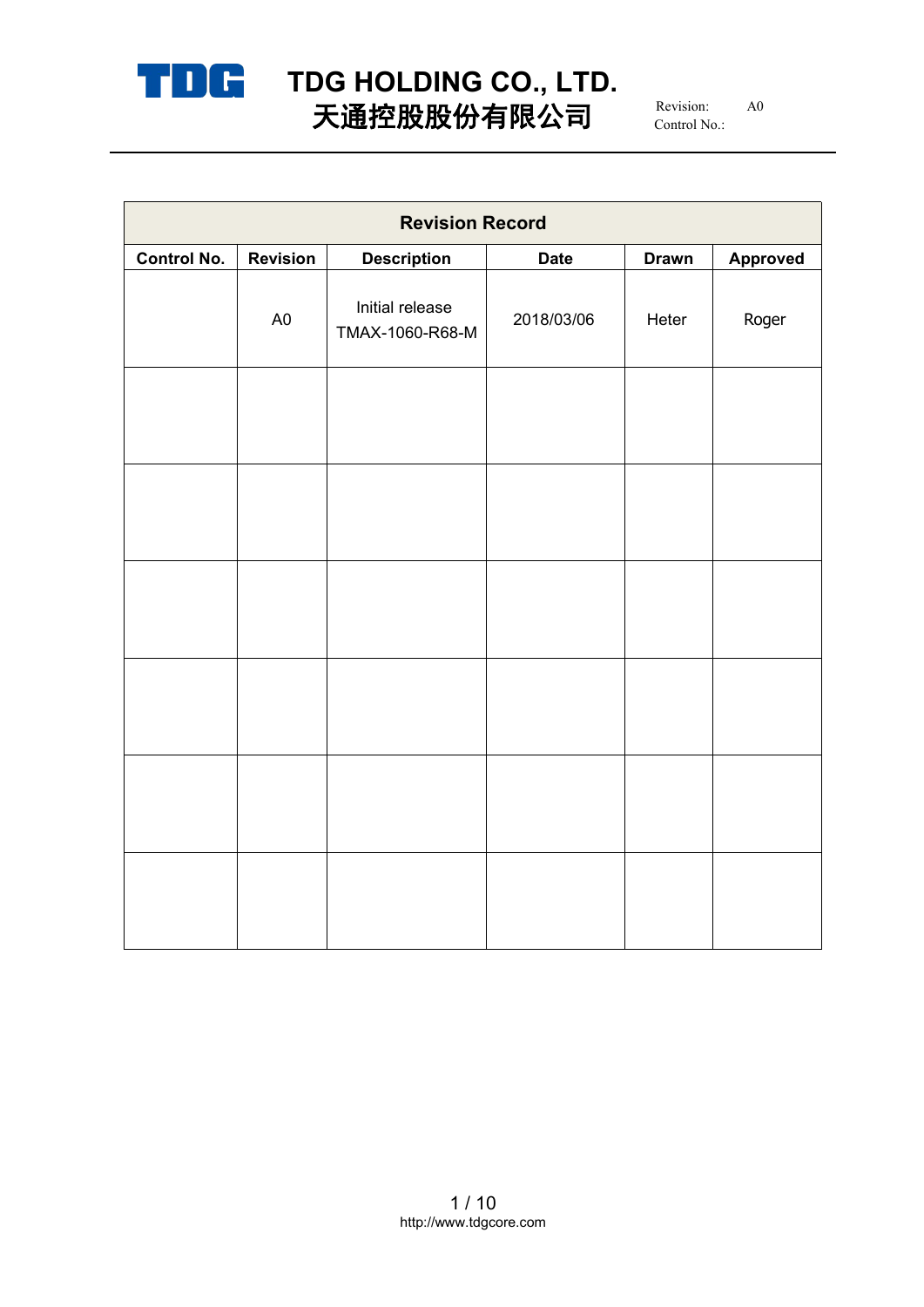

# **TDG HOLDING CO., LTD.**<br>
TX<del>HO</del>LDING **CO., LTD.** 天通控股股份有限公司

Revision: Control No.:

# **TMAX-1060-XXX-M Molded Power Inductor**

#### **Features**

- Low profile
- Low core loss and low DCR
- High rated current
- High performance (Isat) realized by metal dust core
- RoHS compliant and Halogen Free
- Low EMI and low noise

### **Applications**

- Voltage Regulator Module
- DC/DC converters
- Thin type on-board power supply module for exchanger
- **•** Graphics cards
- Laptops and PCs
- SSD modules

## **Product Description**



#### **Dimensions** in millimeters



2 / 10 http://www.tdgcore.com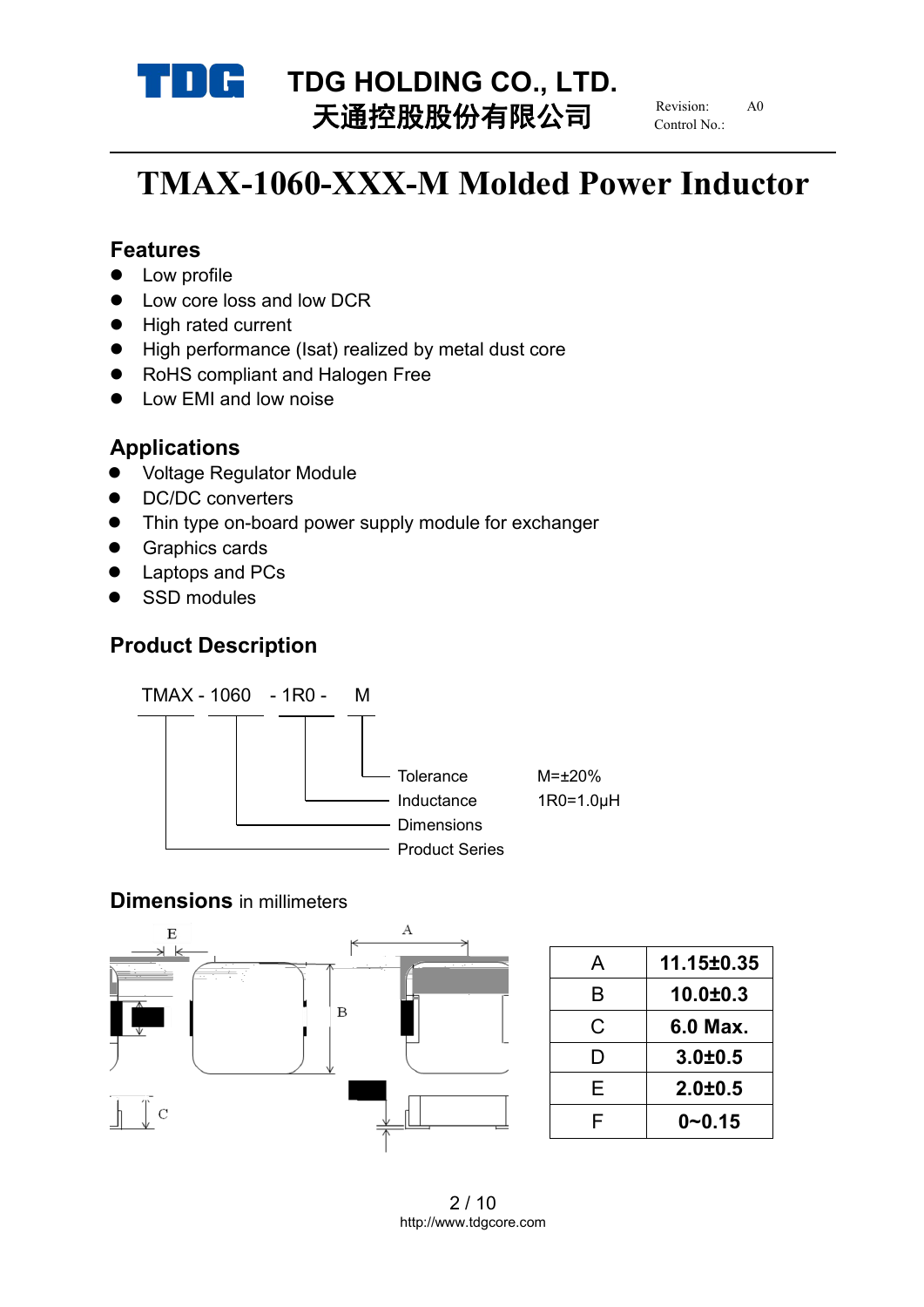

# **TDG HOLDING CO., LTD.**<br>
THEFT **H**  $\prime$ **)**  $\pm$  **FR**  $\prime$ **)**  $\pm$  Revision: 40 天通控股股份有限公司

Revision: Control No.:

## **Recommend Land Pattern Dimensions** in millimeters



### **Marking**

- The inductor is marked with a 6-digit code by ink.
- $\bullet$  For example: 1R0→ 1.0µH, R10→ 0.1µH.



## **Specifications**

|                 | <b>Inductance</b> |           | $DCR$ (m $\Omega$ ) |      | <b>Saturation</b><br><b>Current</b> | <b>Heat Rating</b><br><b>Current</b> |
|-----------------|-------------------|-----------|---------------------|------|-------------------------------------|--------------------------------------|
| Part No.        |                   |           |                     |      | Isat (Amps.)                        | Idc (Amps.)                          |
|                 | $L_0(\mu H)$      | Tolerance | Typ.                | Max. | Typ.                                | Typ.                                 |
| TMAX-1060-R68-M | 0.68              | ±20%      | 1.6                 | 1.9  | 32                                  | 26                                   |

#### **Notes:**

- 1. All test data is referenced to 23±3 °C and 45%RH to 70%RH ambient.
- 2. Test Instruments 3260B LCR Meter, 3265B Bias Current Source 100kHz,1V EUCOL-U2516B DC Low ohm meter.
- 3. Operating temperature range  $55 \degree C$  to +  $125 \degree C$  ambient + self-temp. rise .
- 4. Isat: DC current (A) that will cause  $L_0$  to drop approximately 30 %.
- 5. Idc: DC current (A) that will cause an approximate ΔT of 40 °C.
- 6. The part temperature (ambient + temp. rise) should not exceed 125 °C under worst case operating conditions. Circuit design, component placement, PWB trace size and thickness, airflow and other cooling provisions all affect the part temperature. Part temperature should be verified in the end application.
- 7. The rated current as listed is either the saturation current or the heat rating current depending on which value is lower.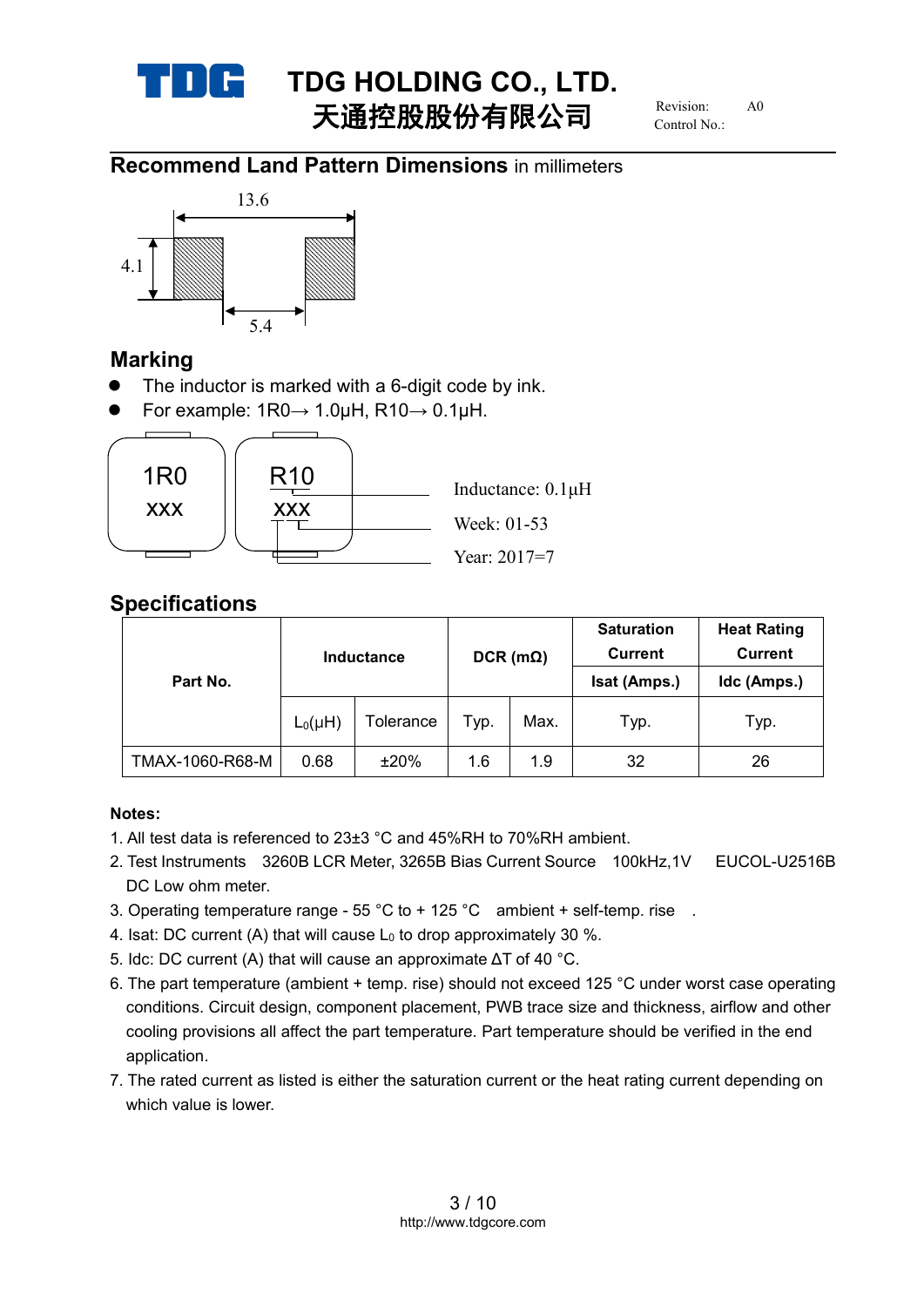

# **TDG HOLDING** CO., LTD.<br>  $\begin{array}{ccc}\n\text{Exymmetry} & \text{Exym} \\
\text{Exymmetry} & \text{Exym} \\
\end{array}$ 天通控股股份有限公司

Revision: Control No.:

# **Inductance and Temperature Rise vs. DC Current**



# **Reliability:**

| <b>Item</b>   | <b>Test Method</b>                                                                                                                                                                                          | <b>Specification and Requirement</b>                                                                 |  |
|---------------|-------------------------------------------------------------------------------------------------------------------------------------------------------------------------------------------------------------|------------------------------------------------------------------------------------------------------|--|
| Solderability | Solder heat proof:<br>1. Preheating: $160 \pm 10^{\circ}$ C for 90 seconds<br>2. Retention time: $245 \pm 5$<br>for 2 $\pm$<br>0.5 seconds                                                                  | The surface of terminal immersed<br>shall be minimum of 95% covered<br>with a new coating of solder. |  |
| Vibration     | 1. Vibration frequency:<br>(10Hz to 55Hz to10Hz) in 60 seconds<br>as a period<br>2. Vibration time:<br>period cycled for 2 hours in each of 3<br>mutual perpendicular directions<br>3.Amplitude: 1.5mm max. | $\Delta L/L_0 \leq \pm 5\%$<br>No mechanical damage such as<br>break.                                |  |
| Shock         | 1. Peak value: 100 G<br>2. Duration of pulse: 11ms<br>3.3 times in each positive and negative<br>direction of 3 mutual perpendicular<br>directions                                                          |                                                                                                      |  |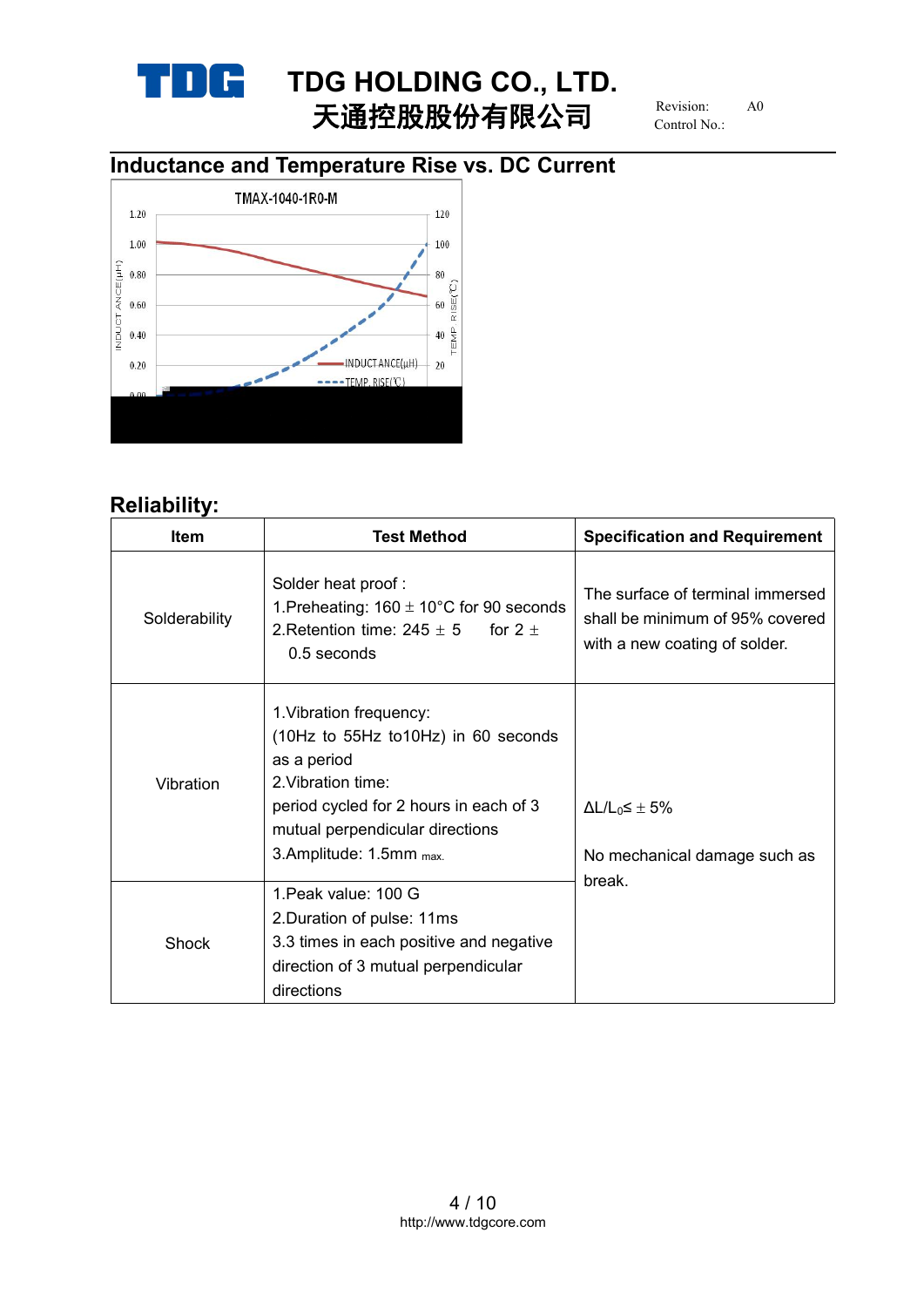

# **TDG HOLDING CO., LTD.** 天通控股股份有限公司

Revision: Control No.:

# **Reliability:**

| Item                                  | <b>Test Method</b>                                                                                                                                                                                                                                                                                                      | <b>Specification and Requirement</b> |  |  |
|---------------------------------------|-------------------------------------------------------------------------------------------------------------------------------------------------------------------------------------------------------------------------------------------------------------------------------------------------------------------------|--------------------------------------|--|--|
| <b>Thermal Shock</b>                  | 1. Repeat 100 cycle as follow:<br>$(-55 \pm 2^{\circ}C,30 \pm 3$ minutes) $\rightarrow$ (Room<br>temperature, 5 minutes) $\rightarrow$ (+125 ± 2°C,30<br>$\pm$ 3minutes) $\rightarrow$<br>(Room temperature, 5 minutes)<br>2. Recovery: $48 + 4 / - 0$ hours of recovery<br>under the standard condition after the test |                                      |  |  |
| <b>High Temperature</b><br>Resistance | 1. Environment Temperature : $85 \pm 2^{\circ}$ C<br>2. Applied Current: Rated current<br>3. Duration : 1,000 + 4 / - 0 hours                                                                                                                                                                                           | $\Delta L/L_0 \leq \pm 5\%$          |  |  |
| Humidity<br>Resistance                | 1. Environment Temperature: $60 \pm 2^{\circ}$ C<br>2. Relative Humidity: 90~95%<br>3. Duration: 1,000 + 4 / - 0 hours                                                                                                                                                                                                  | No distinct damage in<br>appearance. |  |  |
| Low Temperature<br><b>Store</b>       | 1. Store temperature: -55 $\pm$ 2°C for total<br>$1,000 + 4 / - 0$ hours                                                                                                                                                                                                                                                |                                      |  |  |
| <b>High Temperature</b><br>Store      | 1. Store temperature: $+125 \pm 2^{\circ}$ C for total<br>$1,000 + 4 / - 0$ hours                                                                                                                                                                                                                                       |                                      |  |  |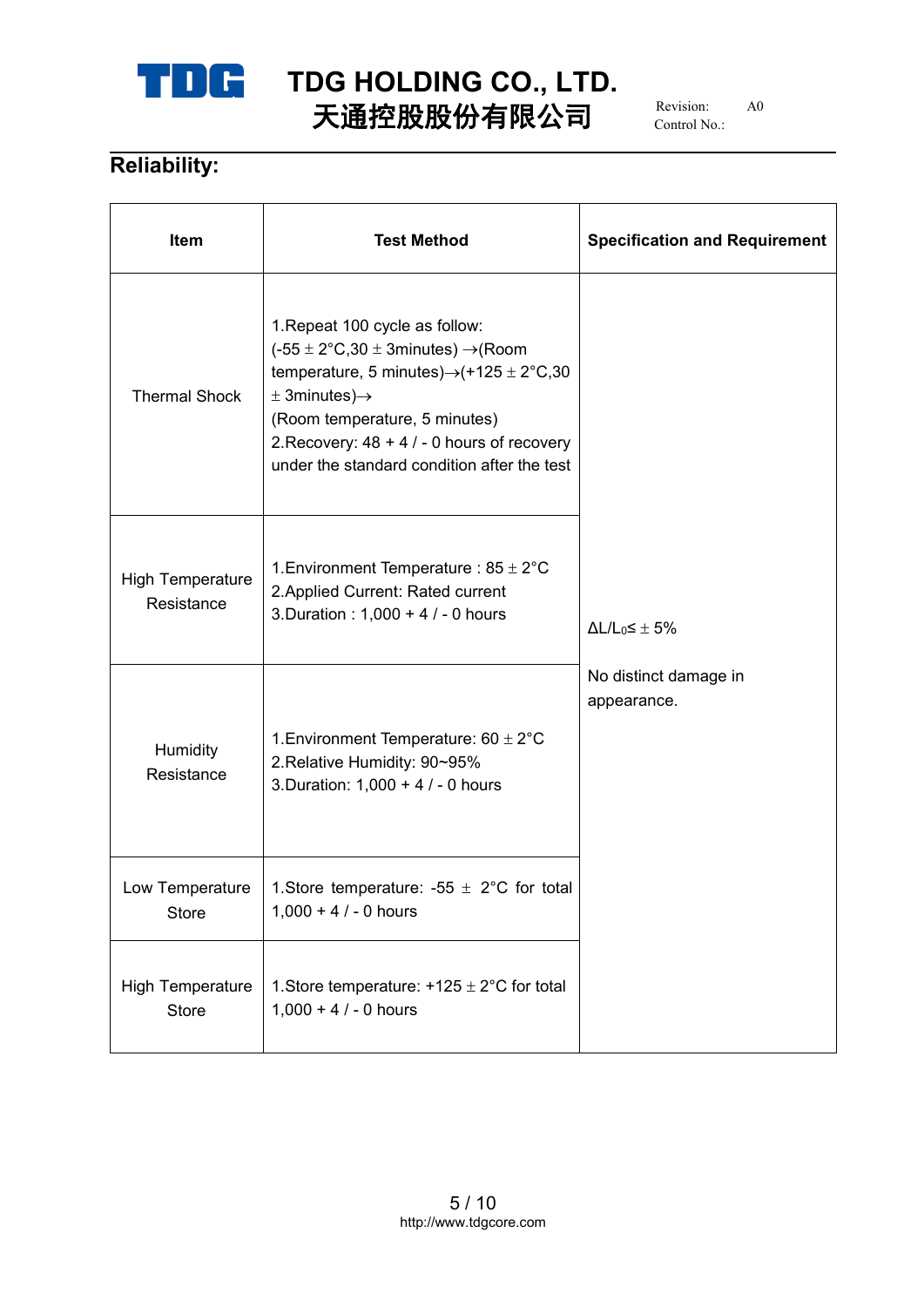

# **TDG HOLDING CO., LTD.**<br>
FX **HOLDING CO., LTD.** 天通控股股份有限公司

Revision: Control No.:

# **Packaging Dimensions** in millimeters



| G              |                |               |                 |                |                |
|----------------|----------------|---------------|-----------------|----------------|----------------|
| $10.7 \pm 0.1$ | $12.0 \pm 0.1$ | $6.5 \pm 0.1$ | $0.35 \pm 0.05$ | $16.0 \pm 0.1$ | $24.0 \pm 0.3$ |
| υ              | r              |               |                 |                |                |
| Φ1.50 $±$ 0.1  | Φ1.50 $±$ 0.1  | $2.0 \pm 0.1$ | $4.0 \pm 0.1$   | $11.5 \pm 0.1$ | $1.75 \pm 0.1$ |

## **Reel Dimensions** in millimeters



|                                              | Color       |
|----------------------------------------------|-------------|
| $\vert$ 24.5 $\pm$ 0.2 $\vert$ 2.0 $\pm$ 0.2 | <b>Blue</b> |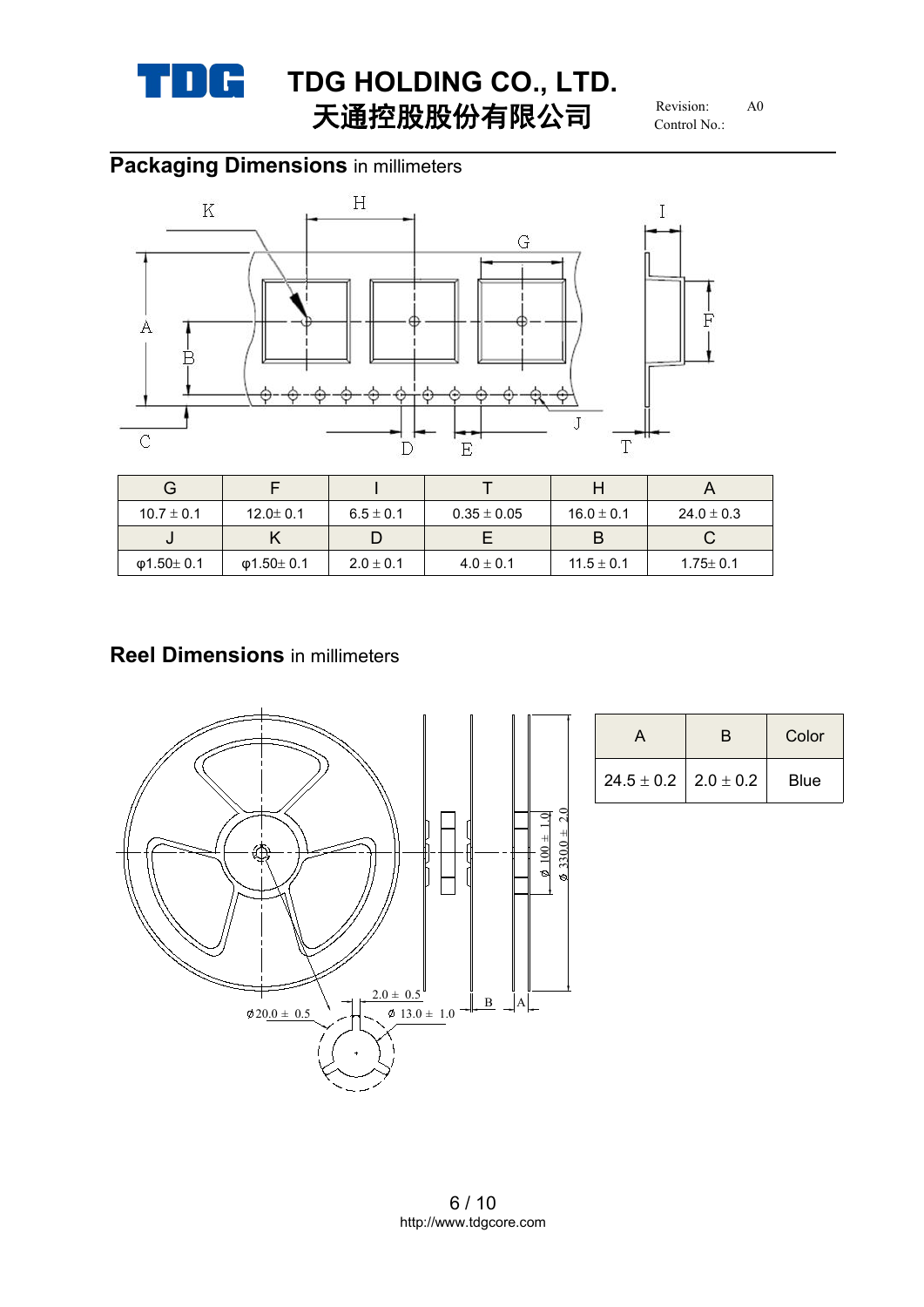

Revision: Control No.:

# **Peeling of top cover tape**

- The peeling speed shall be about 300 mm/minute.
- The peeling force shall be between 0.1 to 0.7 N.

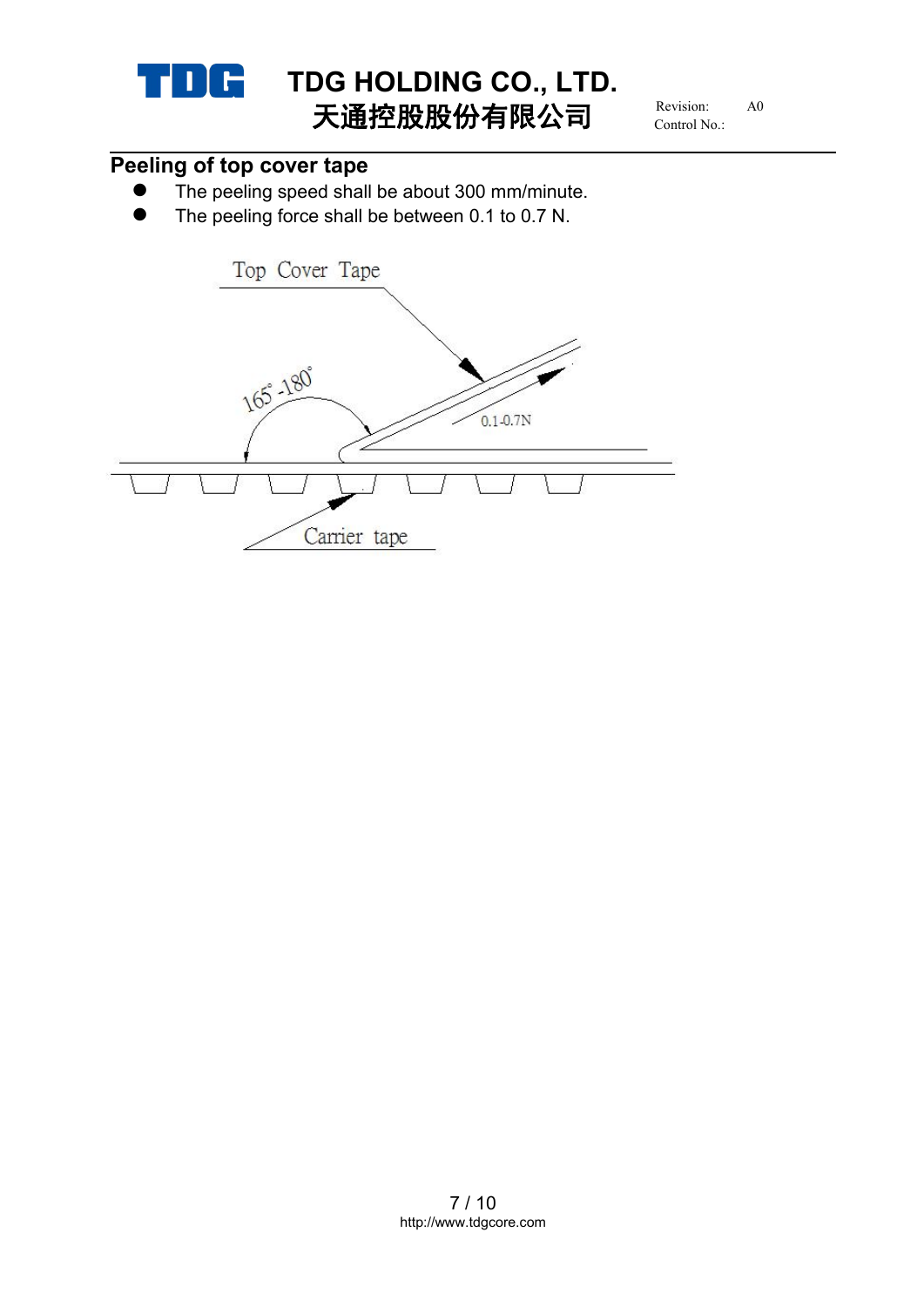

Revision: Control No.:

## **Reflow Profile**



#### **Table1-StandardSnPb Solder(Tc)**

| Package<br><b>Thickness</b> | Volume<br>mm <sup>3</sup><br>350 | Volume<br>mm <sup>3</sup><br>350 |
|-----------------------------|----------------------------------|----------------------------------|
| 2.5 <sub>mm</sub>           | 235                              | 220                              |
| 2.5 <sub>mm</sub>           | 220                              | 220                              |

#### **Table2-Lead(Pb)Free Solder(Tc)**

| Package<br><b>Thickness</b> | Volume<br>mm <sup>3</sup><br>350 | Volume<br>mm <sup>3</sup><br>350-2000 | Volume<br>mm <sup>3</sup><br>>2000 |
|-----------------------------|----------------------------------|---------------------------------------|------------------------------------|
| 1.6 <sub>mm</sub>           | 260                              | 260                                   | 260                                |
| $1.6 - 2.5$ mm              | 260                              | 250                                   | 245                                |
| $>2.5$ mm                   | 250                              | 245                                   | 245                                |

#### **Reference JDEC J-STD-020(latest revision)**

| <b>Profile Feature</b>                                                 |                                   | <b>Standard SnPb solder</b> | Lead(Pb) Free Solder |
|------------------------------------------------------------------------|-----------------------------------|-----------------------------|----------------------|
|                                                                        | •Temperature min. (Tsmin)         | 100                         | 150                  |
| Preheat and Soak                                                       | •Temperature max.(Tsmax)          | 150                         | 200                  |
|                                                                        | $\bullet$ Time(ts):Tsmin to Tsmax | 60-120 Seconds              | 60-120 Seconds       |
| Average ramp up rate TL to Tp                                          |                                   | /Second Max.<br>3           | /Second Max.<br>3    |
| Liquidous temperature(TL)                                              |                                   | 183                         | 183                  |
| Time at liquidous (tL)                                                 |                                   | 60-150 Seconds              | 60-150 Seconds       |
| Peak package body temperature(Tp)*                                     |                                   | Table 1                     | Table 2              |
| Time (tp)**within 5 of the specified classification<br>temperature(Tc) |                                   | 20 seconds**                | 30seconds**          |
| Average ramp-down rate Tp to TL                                        |                                   | /Second Max.<br>6           | /Second Max.<br>6    |
| Time 25                                                                | to Peak Temperature               | 6 Minutes Max.              | 8 Minutes Max.       |

\*Tolerance for peak profile temperature (Tp) is defined as a supplier minimum and a user maximum.

\*\* Tolerance for time at peak profile temperature (tp) is defined as a supplier minimum and a user maximum.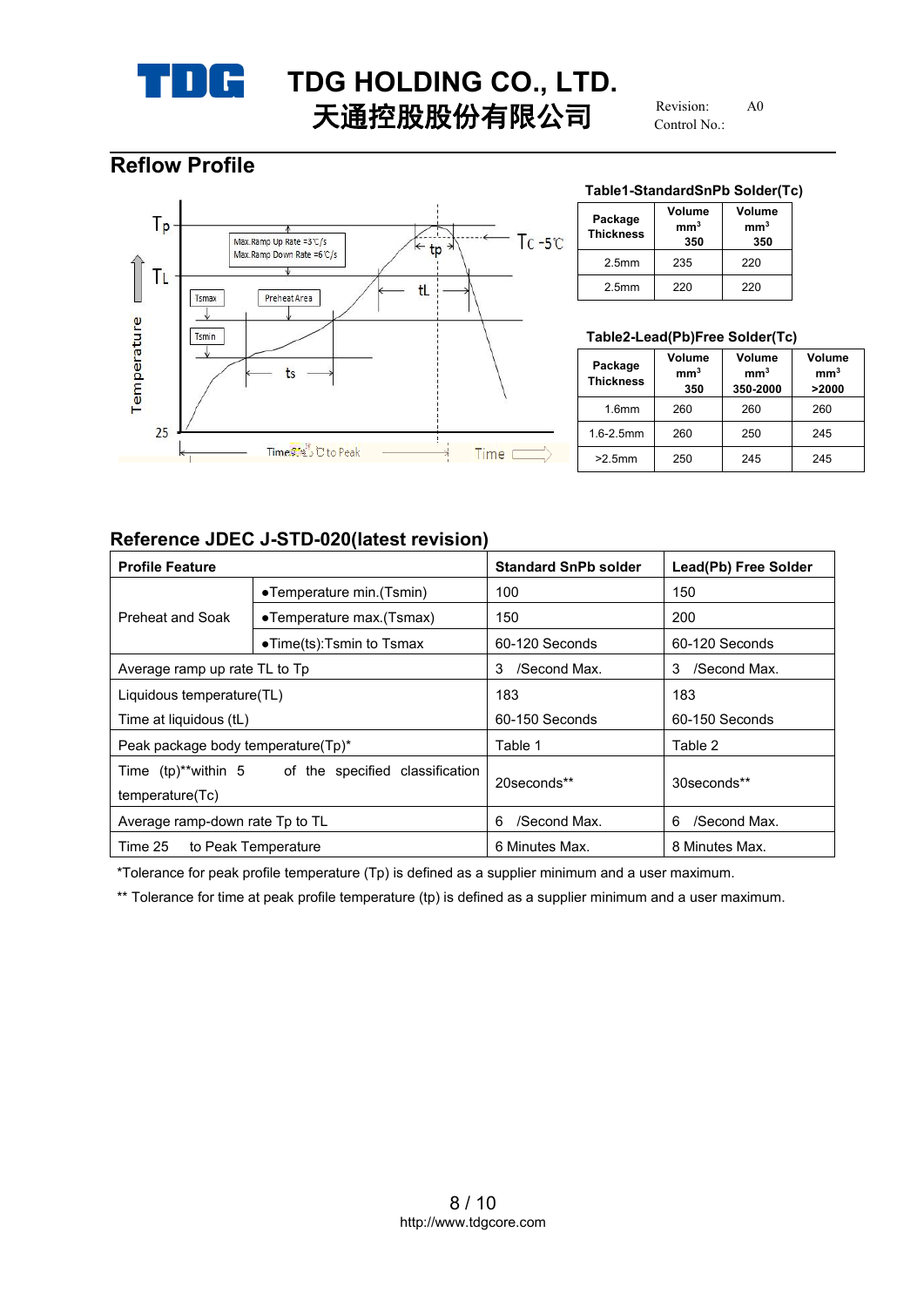

# **TDG HOLDING CO., LTD.**<br>
TX<del>LDING</del>
(1) = Revision: 40 天通控股股份有限公司

 $R$ evision: Control No.:

## **Numbers of taping**

● 500 pieces/reel

# **Label marking**

- The following items shall be marked on the production and shipping
- Label on the reel

## **Production Label Shipping Label**

- 
- 
- 
- 
- 

- Part No. Customer's Name
- $\checkmark$  Description  $\checkmark$  Customer's Part No.
- Quantity Manufacturer's Part No.
- $\checkmark$  Produce No.  $\checkmark$  Manufacturer's Name
- $\checkmark$  Taping No.  $\checkmark$  Manufacturer's Country

# **Care note for use**

- **► Storage Condition: Temperature 25 to 35°C, Humidity 45 to 75% RH**
- **Use Temperature**:
- $\checkmark$  Minimum Temperature: -55°C Ambient temperature of molded power inductor.
- $\checkmark$  Maximum Temperature: +125°C The value of temperature including ambient of the transformer and temperature rise of molded power inductor.
- $\checkmark$  There is not a problem from -55°C ~ +125°C in a reliability test.
- $\checkmark$  However, this is not meant a temperature grade guarantee of UL.

**Model:** When this molded power inductor was used in a similar or new product to the original one, sometimes it might be unable to satisfy the specifications due to difference of condition of usage.

**Drop:** If the molded power inductor suffered mechanical stress such as drop, characteristics may become poor (due to damage on coil bobbin, etc.).Never use such stressed molded power inductor.